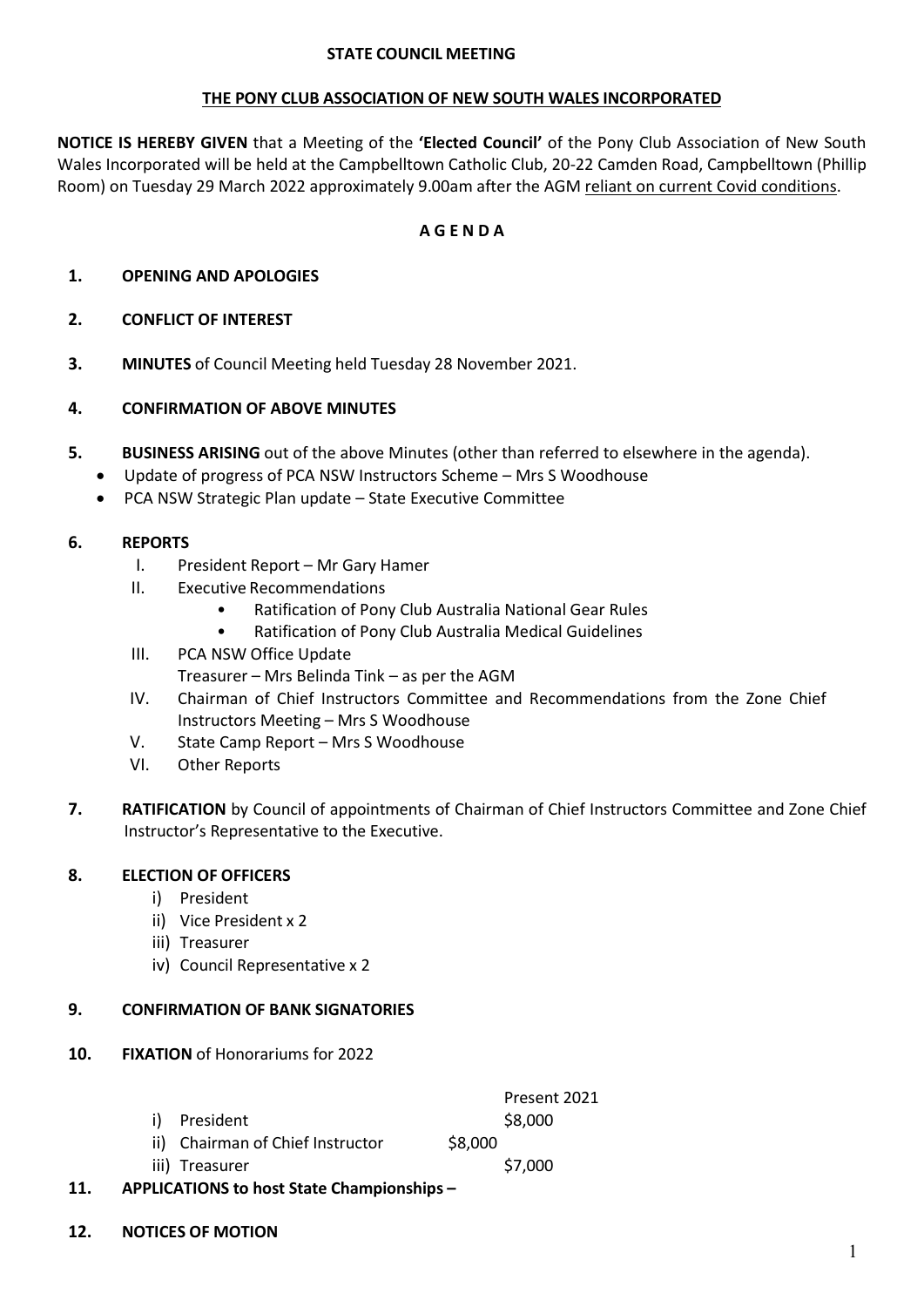# **Motion 1**

## **Zone 7**

# *Current Rule:*

*Section 11 Sporting Rules, Clause 14 Races, Flag Racing.*

13. a). At State Championships no horse may be held or accompanied to the starting line or outside assistance given. Penalty for breach of this rule is disqualification.

b). All Clubs and Zones will be deemed to have adopted the above Rule 13(a) for the respective Club or Zone fixtures unless a Club or Zone at a properly convened Club or Zone Committee Meeting resolves to permit mounts of children under 13 or such lesser age the Club or Zone elects, to be held at or accompanied to the starting line and that in the event of a child under 13 or such lesser age as the Club or Zone Committee elects, dismounting to pick up a Flag or Cask, such child may be assisted to catch his or her mount and remount. Amend to:

b). That in the event of a child under 13 years of age dismounting to pick up a Flag or Cask, such child may be assisted to catch his or her mount and remount.

# *Current Rule:*

*Section 11 Sporting Rules, Clause 14 Races, Three Mug Race - Individual.*

10. a. At State Championships no horse may be held or accompanied to the starting line or outside assistance given. Penalty for breach of this rule is disqualification.

b. All Clubs and Zones will be deemed to have adopted the above Rule 10(a) for the respective Club or Zone fixtures unless a Club or Zone at a properly convened Club or Zone Committee Meeting resolves to permit mounts of children under 13 or such lesser age the Club or Zone elects to be held at or accompanied to the start of the race, and that in the event of a child under 13 or such lesser age as the Club or Zone Committee elects, dismounting to pick up a Mug or Pole, such a child may be assisted to catch his or her mount and remount.

## Amend to:

b) That in the event of a child under 13 years of age dismounting to pick up a Mug or Pole, such child may be assisted to catch his or her mount and remount.

## *Rationale:*

*This is being raised as a safety issue. Younger children often struggle to re-mount their horse without assistance at any time. When you add in the pressure of competing in a sporting event at State Championships this is compounded. In addition to this, horses in the middle of a race are much less likely to stand still while a young child climbs aboard. Holding the horse and assisting the child to remount removes the chances of harm to the child mounting or those in adjoining lanes etc. if the horse takes off.*

## **Motion 2**

## **Zone 25**

That the "Tech Stirrup Venice" Safety Stirrup be permitted for use in all disciplines across PCA NSW.

*Rationale: These stirrups are constructed mainly of aluminium and are a similar design to the acceptable Kwik-Out brand, featuring a levered edge which opens when enough pressure is applied, however the Venice stirrup has an added feature that is enabled by a magnet and a spring where it snaps back into place once the pressure is released, thus making it safer than the Kwik-Out version as the Kwik-Out stirrup does not snap back into place, leaving the stirrup in an "open" state which has the potential to be hooked up on gate ways, show jumps, other competitors etc as a riderless horse runs away.*

*They are a comparable in weight, at 570gm per stirrup to conventional stainless-steel stirrups of similar size (516gm) and considerably heavier than Approved Polymer stirrups (190gm). Thus, their ability to leave the foot in an incident is excellent.*